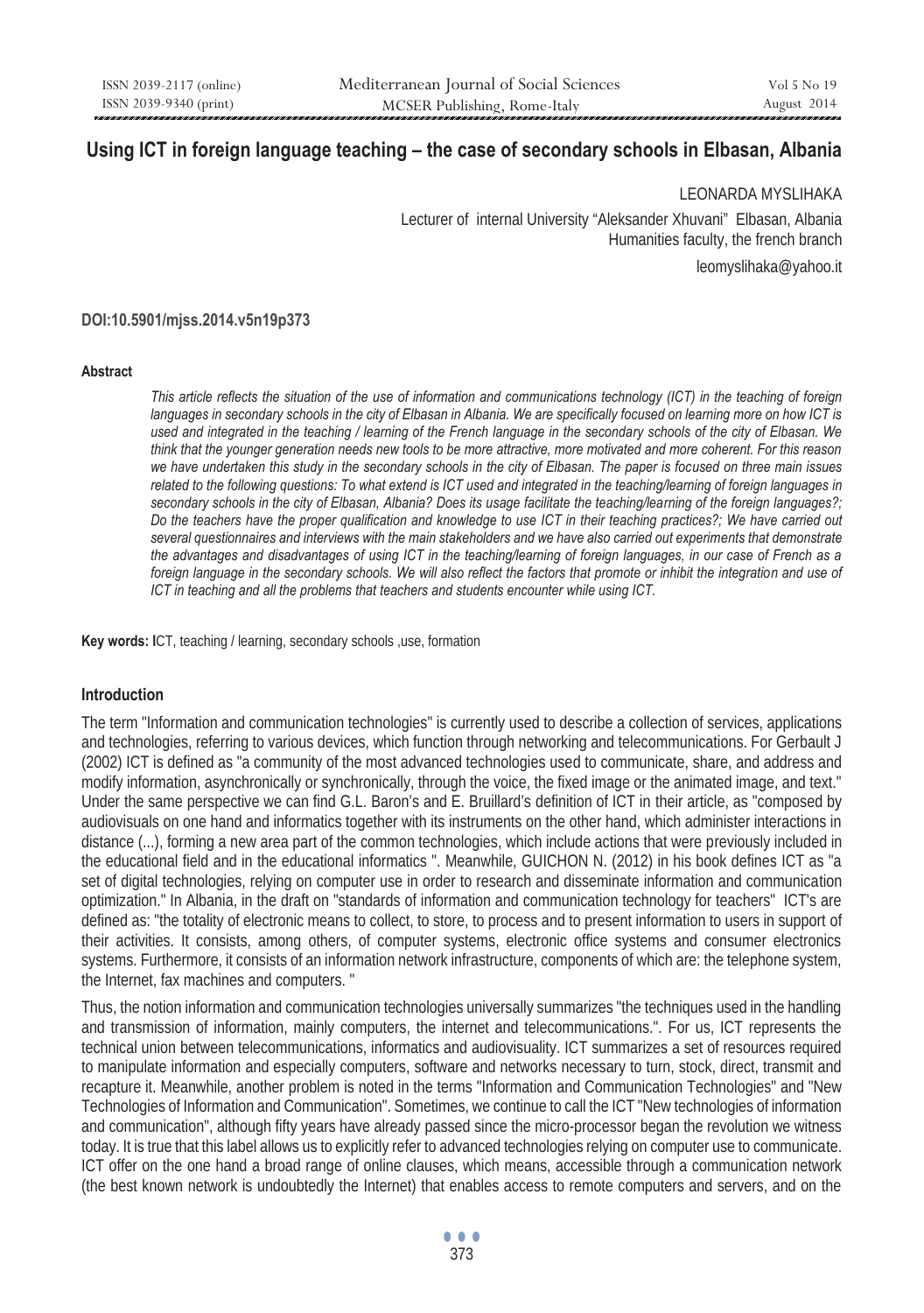| ISSN 2039-2117 (online) | Mediterranean Journal of Social Sciences | Vol 5 No 19 |
|-------------------------|------------------------------------------|-------------|
| ISSN 2039-9340 (print)  | MCSER Publishing, Rome-Italy             | August 2014 |

other , enabling access to resources offline, which means without communicating with a network (floppy, CD-Rom, DVD). In practice, today it is easier to access information, where devices can combine online and offline. According to an article published by Le ticanalyste "Les TIC: qu'est ce que c'est?", beyond the content of the expression "Information and Communication Technologies" it is noted that it is the semantics of the term "technologies" that is the subject of controversy in the scientific literature. Nowadays, the word "technology" is used more and more in its plural form and relies on the adjective "new". The term "new technologies" is necessary to evoke the current technical facilities. (Ruffier Cl., 2006). For most researchers, both in English and in French, the term "technology" does not name a word on technique but it enacts a coherent community technique. We think that the concept of "Information and communication technologies' (ICT) refers to numeric type technological equipment, which can serve as pedagogical tools in teaching. (eg. computers, servers, video projectors, CD-Rom, MP3 reader, USB, DVD, TBI, etc.). Finally, ICT means all kinds of technology that are used to exploit and manipulate information, so there is a combination of Technology with Information and Communication. ICT in education is understood as an implementation of technological equipment and tools in the learning process to record and process information in a digital form.

### **ICT and the practical tool/equipment:**

ICT by Dieuzeide (1994, p.11), include "instruments carrying messages (images, sounds, characters)" and historically mean three types of technologies in the field of education: audio – visual technologies of the presentation of information (images and sounds), informatics, whose function is to organize and treat information (computer and interaction) and delocalization technologies and transfer of information (internet and digital resources).

Some ICT, as key tools already used in the teaching / learning of foreign languages, are as follows:

- Laboratories, which are of two types: audio laboratories audio and multimedial laboratories.
- Computer rooms (which have replaced foreign language laboratories)
- Multimedia
- Interactive white board (TBI).
- The Internet
- $\cdot$ ISB
- CD, DVD
- Multifunctional digital cameras
- Video Projector
- MP3 Reader
- Television
- Radio
- Etc.

Thus ICT include all digital technologies (computers, electronic networks, multimedia ...) and also including vision conference, satellite television, videos, tools (computer programs), CD-Roms and the Internet. We will briefly address a few of them:

\*The computer: Having a computer in the classroom is an asset to any teacher. With a computer in the classroom, teachers are able to demonstrate a new lesson, new materials, illustrated and show new web pages. The computer in the classroom motivates and provides immediate feedback to students, especially when giving correct answers. Moreover, a computer is patient and non-judgmental, so he gives students motivation to continue learning, and to correct problems that arise during a task. The computer is seen as one of the most necessary technologies in teaching. Until recently it was considered a novelty, now it is necessary due to technological orientations that have been included in teaching. In this regard, many programs in the district of Elbasan intend to encourage computer skills in the young generation and the desire for the use of information technologies, by adding computers in schools and the using them widely, the free internet application, online learning, etc..

\* Video Projector: It is a technology which is easily found in the Albanian education system. Through its usage, it is possible to present various works in teaching and scientific field.

In fact the video projector is a forerunner of the interactive board, but however, due to the conditions of our education system it remains the most advanced technology used in teaching.

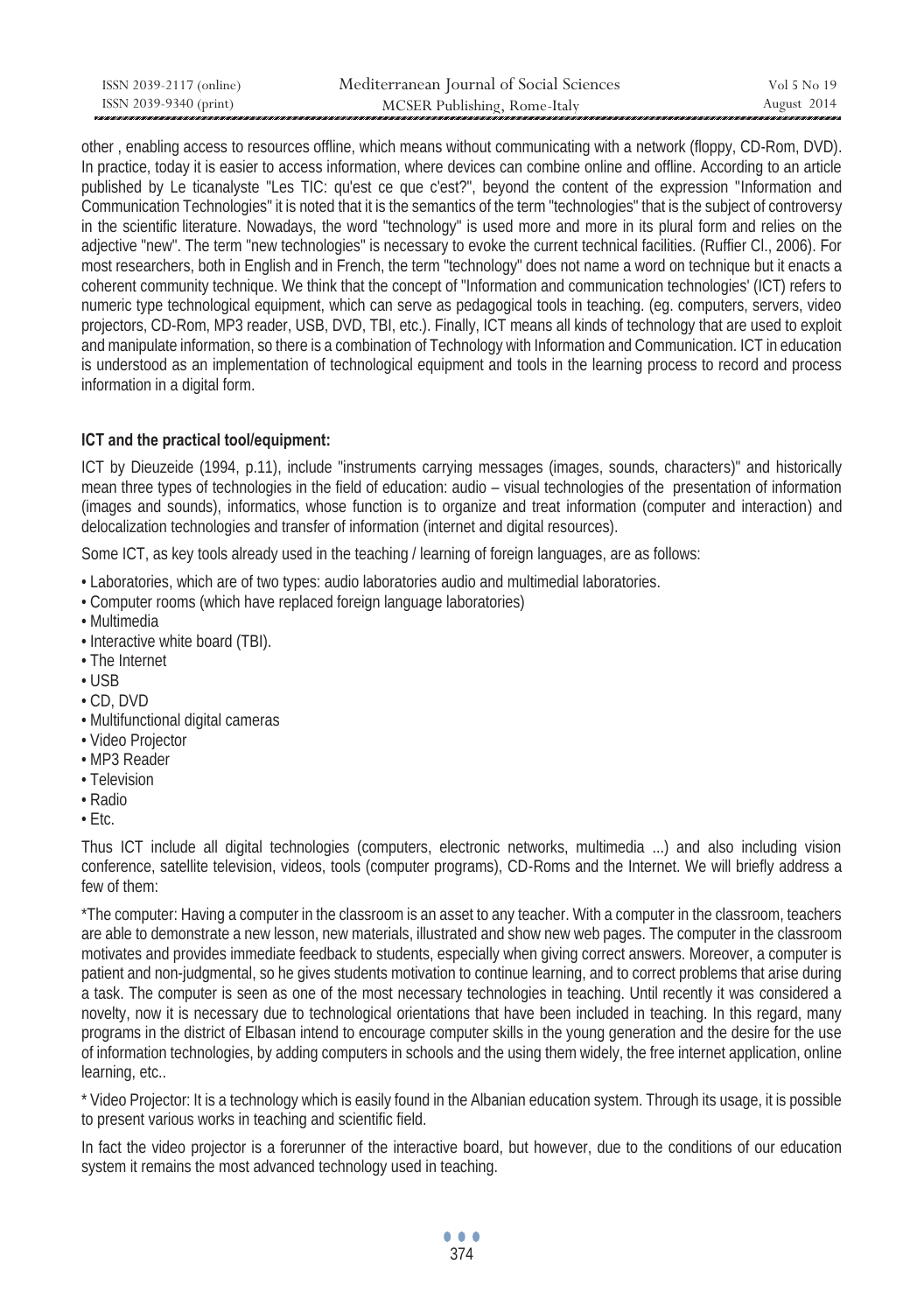\* CD-Roms: CD-ROM (Compact Disc Read Only Memory): This compact disc collects digital information; it holds this name because it does not allow modifications. It is an ideal support for the distribution of assets (computer software) or voluminous documents.

\* DVD (Digital Versatile Disc) is an optical numerical disc used for storage and data collection. Was officially launched in December 1995, DVD represents the most widespread digital video format in the world, a descendant of video tape, Laserdisc and Video CD. While the successor to the DVD Video adapted to the TVHD signal is Blu-Ray. The term Digital Video Disc which means "digital video disc" has been used for a long time by the press. The official name "Digital Versatile Disc", which means "Polyvalent Numerical Disc", specifies that this support fits all numeric data types or computing. In 1999, the DVD Forum by regrouping involved community stakeholders specifies that this format can be limited to three letters, noting that the term Digital Versatile Disc remains the official name of the format. DVD marked the beginning of a new era of home cinema. At the time of VHS, the cinematography amateur generally found only films in them. While nowadays in a DVD we can find music concerts, TV series, video clips, humor shows, documentaries etc.

The internet (Interconnected Networks): This term indicates the global network by adding computers and telecommunications resources, aimed at the exchange of electronic information and multimedia files. It uses a common protocol that allows the closest transportation of the messages separated in independent packages. This journey is based on the IP protocol (Internet Protocol) specified by the Web Association (ISOC-Internet Society). Entry to the network is open to all users who have received an address at an organization or a company. Equivalent terms used in English are: International Networking, Internet, and Net.

\* Interactive Table: It is a widely advanced technology which has not yet been massively introduced in the Albanian education system, but because of the facilities, innovations and advantages that it represents, it is quite desirable for the benefit of evert teacher's work. An interactive table provides control and touch of the computer applications from the students, but also in order to enhance the classroom experience we can show anything that might be on a computer screen. This helps not only in visual learning, but also in the students' interaction because they are able to write; present different information and manipulate images on the interactive table. There are many other tools that can be used in the educational process in our schools but that also need a certain fund available. These may include: digital cameras, video cameras, interactive whiteboard tools, document cameras, projectors or LCD.

\* USB: It is one of the most advanced technologies in terms of storage and transmission of tasks, projects, photos and different information, they exist in different sizes and are already an integral part of the educational reality.

# **2. Overview of the high schools in the city of Elbasan**

Elbasan, including its communes has a total of 207 nine-year and high schools. There are specifically 175 9-year schools and 32 high schools. In the city of Elbasan there are 47 schools in total; of these 31 are 9-year schools (2 are private) and 16 high schools (four are private). French language is present in 20 9-year schools (7 in the city and 13 in the communes) and in 17 high schools (9 in the city and 8 in the communes). The foreign langauges taught in these schools are: English, French, Italian and German.

In this paper we have included in our study three high schools in the city of Elbasan, which we appreciated not only for their history and tradition in the teaching / learning of foreign languages but also for their elite teaching staff. Two of these schools are very close to each other, "F" and "E", while the other school "D" is a school that for years has been focused especially and specifically on the teaching / learning of foreign languages. The study was focused on the XI year students (ie, 2nd year) and on the teachers who provide French language in these classes for each school mentioned above.

# **2.1. Overview of school D**

School "D", as mentioned above was selected because it has a long tradition on foreign language teaching. It is one of the elite schools of the city of Elbasan and its teachers have a wide experience in teaching foreign languages. It is also equipped with laboratories and technological tools that assist in the teaching of French as a foreign language. The school has 350 students of which 95 are students of the French language. School "D" has 17 teachers of foreign languages (English, French, Italian and German), of which four of them are teachers of the French language. In our study, as mentioned above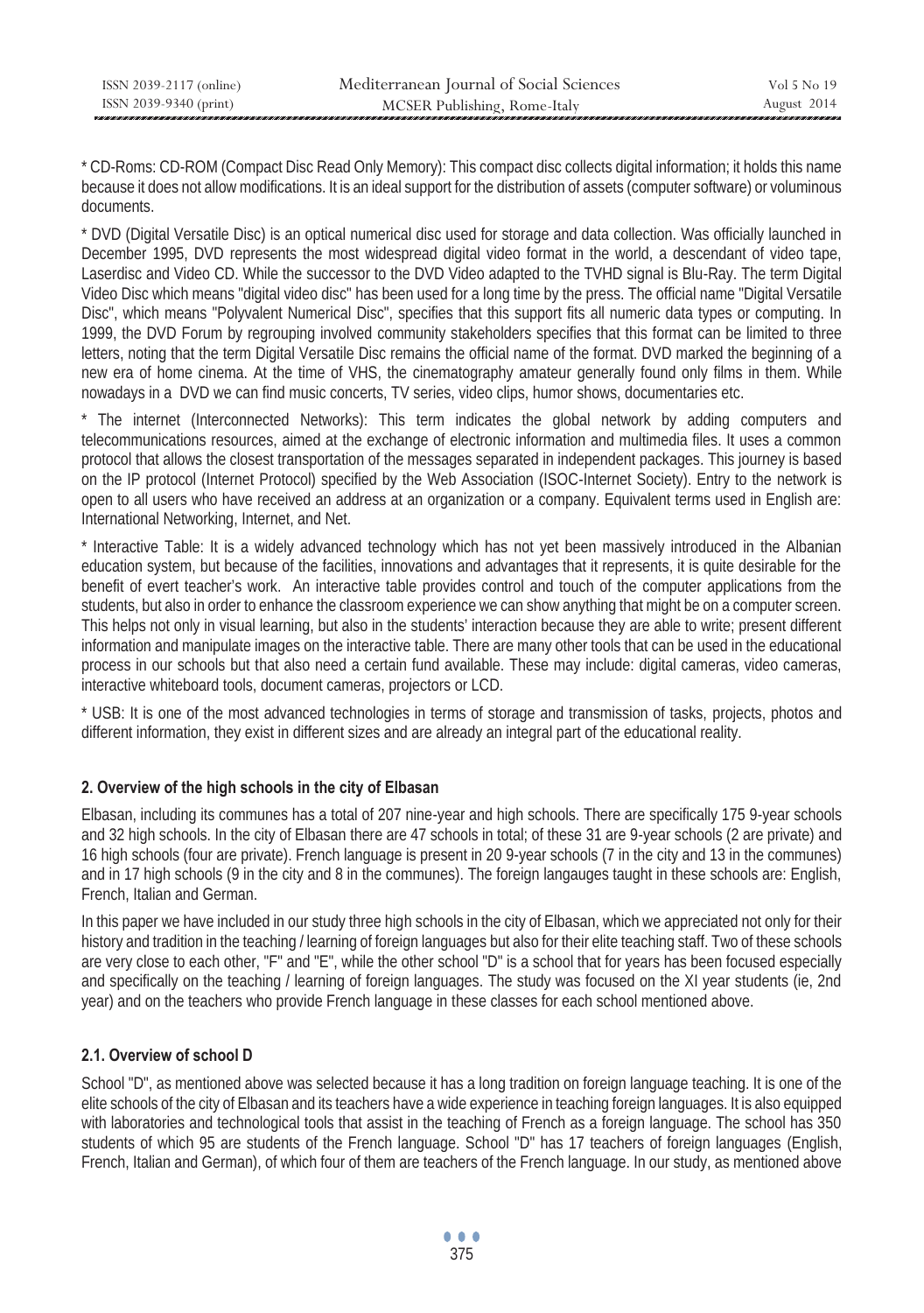| ISSN 2039-2117 (online) | Mediterranean Journal of Social Sciences | Vol 5 No 19 |
|-------------------------|------------------------------------------|-------------|
| ISSN 2039-9340 (print)  | MCSER Publishing, Rome-Italy             | August 2014 |

we have included the XI classes XI (ie II year). The school has only one XI class, unlike other high schools, and this group consists of 32 students who have been included in our study sample.( **Table 1/ 1**)

# **2.2. Overview of school E**

School "E" was opened for the first time in September 1986 with four initial classes and year after year it has grown in number, thus completing the first Matura in 1990. It is a school with a rich tradition that carries great value in the field of education in Elbasan. The school has a total of 835 students, 181 of whom learn French as a foreign language in various classes. School (E) has seven foreign language teachers, two of whom are teachers of the French language. Class XI has a total of 50 students divided into two groups. In our sample we have selected only one group, the one which had the greatest number of students: 42 students.( **Table 1/ 2**)

### **2.3. Overview of school F**

School "F" has currently 830 students. 175 of them learn French as a foreign language. The school has six teachers of foreign languages but only one is a French language teacher. The number of students in class XI is 54 and they are divided into two groups. We have selected in our sample only one group which is smaller compared to the two samples from the two other schools (D, E). This group is composed of only 13 students. Languages are taught from class X to class XII. The school organizes 21 hours a week of teaching in different classes. (**Table 1/ 3**)

### **2.3.1. An overview of the ICT infrastructure in the high schools**

With regard to the equipment of professional labs for teaching foreign languages, we can say that there is only such lab in school "D", but even this one does not reach the latest technology standards, and it functions as a computer laboratory. While the other high schools in the city of Elbasan develop the teaching of foreign languages as normal classes similar to other subjects, and sometimes they use the computer laboratories or other ICT tools such as CD player, video projector or video connected TV.

#### **2.3.2. The technological infrastructure in schools D/E/F**

School (D), is the only one that has a foreign language lab even though it is not up to standard, and is currently converted into a computer lab. This has resulted in school (D) to have two computer rooms which are used by teachers of foreign languages based on a graph. The number of computers in these rooms is 25 in total. They have access to the Internet. School (D) does also have other ICT equipment such as: 1 video projector, two TV sets and one video, CD-Rom, DVD, and many VHS tapes with French documentaries but that are not used anymore because they have been replaced by DVD and other online resources.

School (E), has only one informatics lab available that is composed of 24 computers that are connected to the internet. The school does also have 1 video projector and a CD player.

School (F), similarly to school (D), is equipped with two computer labs which have a total of 25 computers. All computers are connected to the Internet, and students have access at all times, similarly to the two high schools mentioned above. This school has other ICT tools as well such as: 1 CD player, one TV set and a video. There are also some DVDs with materials in French. (**Table 1/4**)

#### **2.3.3. Characteristics of the sampled teachers in the high schools**

The selected teachers in our sample are of different age groups and have a work experience that start from 1 up to 27 years of teaching foreign languages. In one way or another in this study there have been included different generations of teachers.

#### **2.3.4. Characteristics of the teachers for schools D / E / F**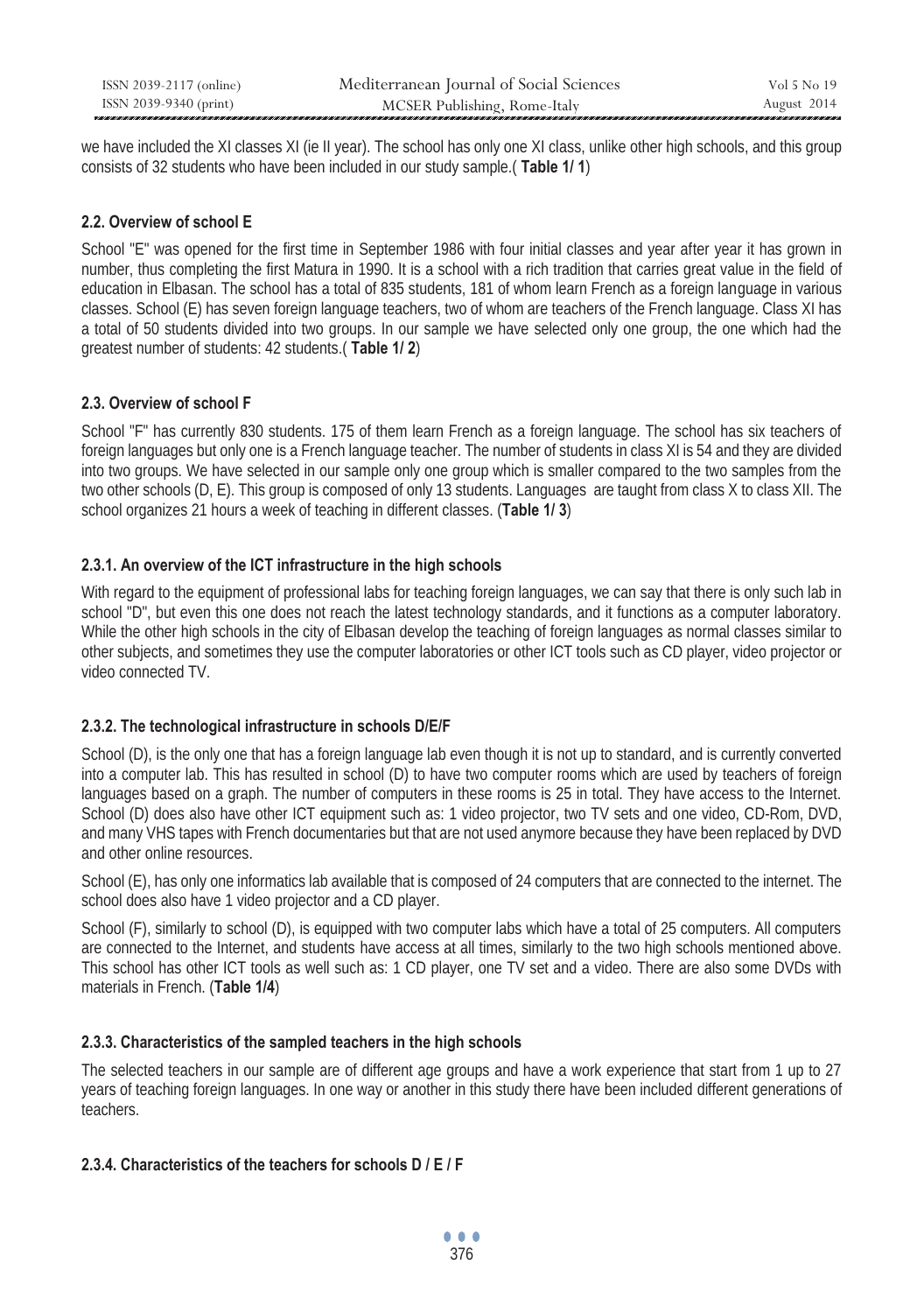| ISSN 2039-2117 (online) | Mediterranean Journal of Social Sciences | Vol 5 No 19 |
|-------------------------|------------------------------------------|-------------|
| ISSN 2039-9340 (print)  | MCSER Publishing, Rome-Italy             | August 2014 |

Teacher (6), part of our sample is 24 years old and is the youngest compared to the others. He has 1 year of experience in teaching and works for school "D". Being the youngest, he feels closer to technologies compared to the rest of the teachers. He has participated in three trainings associated with the integration and use of ICT s in foreign language teaching. He also has very good knowledge of ICT and even uses them often.

Teacher (7) is again a teacher is school (D). He is 52 years old and has 27 years of experience in the job. Despite his relatively old age, he has wide knowledge about ICT and has also participated in training in this regard.

Teacher (8) belongs to the school (D) again and is 35 years old. He has 11 years of working experience in teaching French as a foreign language. Although he has not participated in any training regarding the integration and use of ICT s in teaching foreign languages, he asserts that he is familiar with their use.

Teacher (9) of school (D) is 46 years old and has 23 years of experience in teaching. This teacher has not received any training on the use of ICT s. He even asserts that he has no knowledge about the use of ICT in teaching.

Teacher (10) is a teacher of school (E) and is 28 years old. He has a work experience of three years and has not participated in any training regarding the integration and use of ICT s in foreign language teaching. But he claims to have knowledge about the use of ICT and in some cases he even uses them.

Teacher (11) is again from school (E). His age is 43 years old and he has 25 years of experience in the job. Has not participated in any training and does not have knowledge about the use of ICT s in foreign language teaching.

Teacher (12) is of school (F) and is 29 years old. He has six years of working experience in teaching French language. This teacher has participated in two training sessions regarding the integration and use of ICT s in teaching foreign languages. He has very good knowledge about the use of ICT in teaching and asserts that he uses them often.( **Table 1/5**)

# **2.3.5. The use of ICT in the high schools**

High School (D) as a foreign language school owns two computer labs with 25 computers that are connected to the Internet. There can be found more ICT tools in this school compared to the others due to the same reason. What is more, the teachers of this school are familiar with ICT use them more frequently than the other schools. In the questionnaire addressed to the school principals (see appendices), the director of the school states that the problem is the fact that the two computer rooms are not enough to satisfy the needs of all the teachers and students of the school, because they are numerous and being a foreign languages school, the use of ICT is even more necessary compared to other schools. For this reason, constant demands have been made but the situation remains the same. However, from the completed questionnaires and the observation sessions we noticed that teachers use other ICT tools like: video projectors, recorders and TVs connected to video where students watch documentaries and films in French. They also use USB to distribute learning materials and information related to the topics of the day, DVDs and VHS tapes for documentaries and films in French. They are familiar with the IWB but the school does not have one.

High School (E), as noted above, has only one computer lab which is equipped with 24 computers that are connected to the Internet. The use of ICT is rare in foreign language teaching in this school because the teachers do not have the proper trainings or education for their integration in classes. Only one of the teachers tries to apply ICT in the teaching of French, but this happens no more than once every two weeks. From the results of the teachers' questionnaire it can be shown that the teachers mostly used the CD player, the video projector and computer programs with exercises using various internet sites. Other ICT tools are not used at all. They do not have information about IWB and of course do not know how to use one.

High school "F" has two computer labs, with a total of 25 computers and they also have access to the Internet. The school administration has a project of opening a specialized laboratory for foreign languages which will include all ICT tools because student and teachers altogether are interested in using them. The teacher of French uses the computer lab once a week only because the lab is used by the other teachers in the school as well. In this school the teachers seem to have a relatively good knowledge of the use of ICT s in foreign language teaching. From the questionnaires, we learned that ICT s most widely used are: CD-Rom, working on the computer (of the materials), video, video-projector, Internet programs (with exercises) and the CD player. Meanwhile the school does not use VHS tapes; the radio, the television or other purchased programs like Tell me more, TBI etc.

In connection with the frequency of ICT use in order to develop students' language skills, we can say that the situation is better compared with that of 9-year schools. The following table shows the respective percentages by intensity.( **Table 1/6**)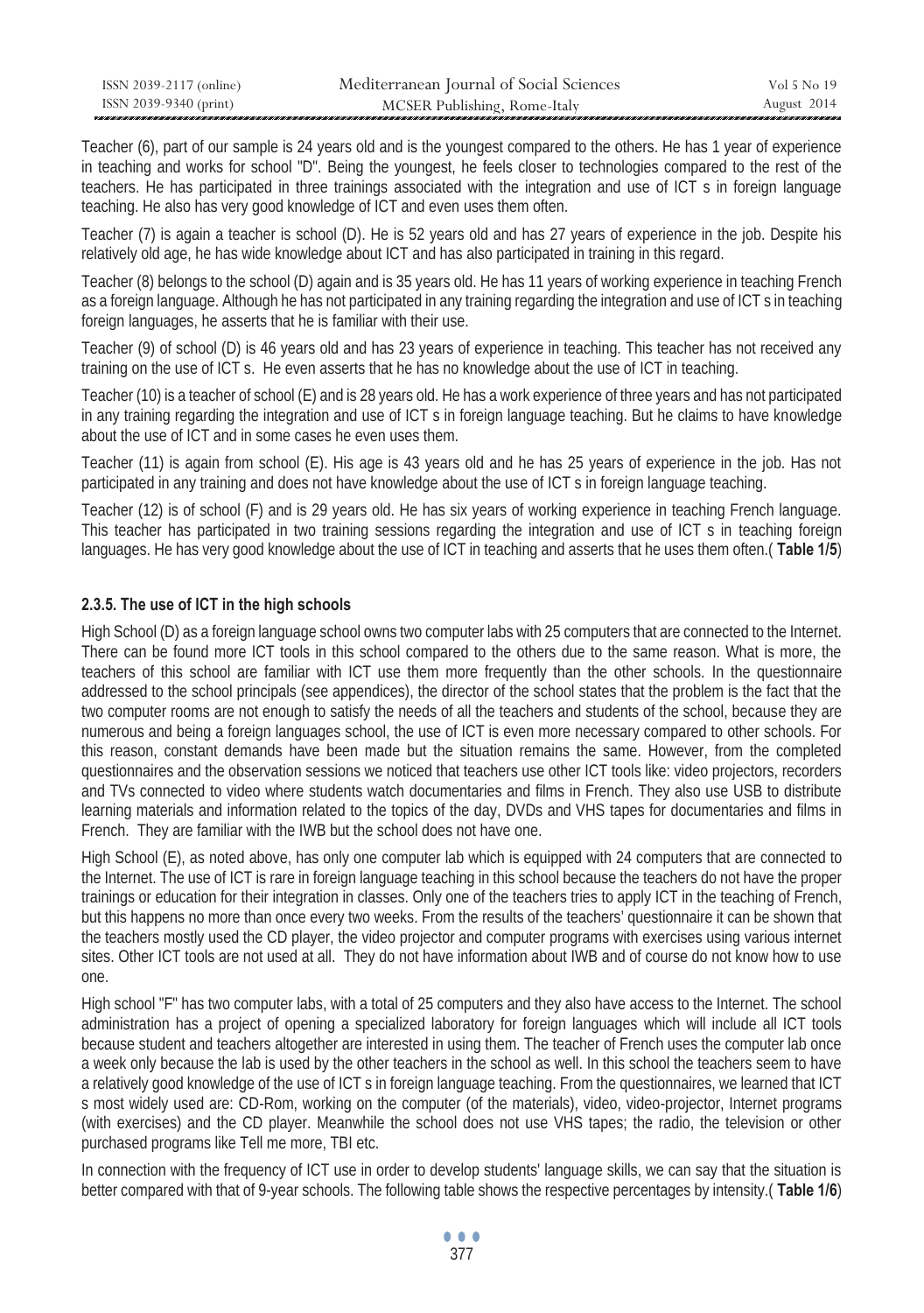| ISSN 2039-2117 (online) | Mediterranean Journal of Social Sciences | Vol 5 No 19 |
|-------------------------|------------------------------------------|-------------|
| ISSN 2039-9340 (print)  | MCSER Publishing, Rome-Italy             | August 2014 |

As a result, we can say that the most frequent use of ICT s can be found in the socio-intercultural competence by 35% and a regular use of ICT with a higher percentage can be found in the oral comprehension by 30%. A lower percentage of use is found in speaking with 44.5%.

 Regarding the efficiency of their use, teachers and school directors have stated in their questionnaires that ICT motivate students and make the class more interesting, especially IWB, internet programs such as Tell me more, radio, TV , video projector etc.. Their use is seen as an advantage in the teaching of French as it allows students to be in contact with the French language and to benefit as much as they can in the visual aspect as well as in the auditory one.

#### **Conclusions**

At the conclusion of our research, we can state that the integration and use of ICT in the high schools of Elbasan is not yet at appropriate levels as are its counterparts in Western countries, where a special attention is devoted to the use of ICT in teaching / learning of foreign languages.

In Elbasan, although many schools are equipped with computer rooms, they are rarely used in the teaching / learning of foreign languages. This happens for various reasons, from which we can highlight the fact that many schools have only one computer lab which is used by all the teachers on the basis of a graph. Logically, a single computer lab can not meet all the needs of a school.

On the other hand it is noted that two or three students work on the same computer, this is because computers are few in number compared to the number of students per class.

What is more, the lack of a specialist or IT specialist that deals with the maintenance of the computer lab makes many computers go out of order and not be used by students and teachers anymore.

Another problem is the inadequate training of teachers in terms of integration and use of ICT in the teaching/learning of foreign languages, who do not have sufficient knowledge in the application and integration of these tools and of the new teaching methods. Fear of their use makes them to prefer traditional teaching, instead.

Finally, we would say that the lack of infrastructure in the high schools, the lack of ICT (limited number of them), malfunction of ICT tools, lack of trained teachers in the integration and use of ICT but also the lack of desire to use them, make teaching / learning of foreign languages in the city of Elbasan to stay within the traditional framework by not being consistent with the technological evolution of time and away from European standards.

# **References**

Dieuzeide, H. (1994). Les nouvelles technologies. Outils d'enseignement. Paris: Nathan. Pg. 11.

Depover, C., Karsenti, T. et Komis, V. (2007). Enseigner avec les technologies. Favoriser les apprentissages, développer des compétences. Québec: Presses de l'Université du Québec.

Grégoire, R., Bracewell, R. et Laferrière, T. (1996). L'apport des nouvelles technologies de l'information et de la communication (NTIC) à l'apprentissage des élèves du primaire et du secondaire. Revue documentaire. RESCOL. [En ligne]. <http://www.tact.fse.ulaval.ca/fr/html/apport/apport96.html>.

Karsenti, T. (2002). Défis de l'intégration des TIC dans la formation et le travail enseignant: Perspectives et expériences nord-américaines et européennes. Politiques d'éducation et de formation, 27-42, Septembre.

Karsenti, T. et Tchameni Ngamo, S. (2009). Qu'est-ce que l'intégration pédagogique des TIC? Dans T. Karsenti (dir.), Intégration pédagogique des TIC: Stratégies d'action et pistes de réflexion (57-73). Ottawa: CRDI.

 Larose, F., Grenon, V. et Lafrance, S. (2002). Pratiques et profils d'utilisation des TICE chez les enseignants d'une université. Dans R. Guir (dir.). Former les enseignants et les formateurs à de nouveaux usages (pg. 33-47). Bruxelles: De Boeck et Larcier.

Jeannine Gerbault, "TIC et diffusion du français: des aspects sociaux, affectifs et cognitifs aux politiques linguistiques" L'HARMATTAN, 2002. Fq.12.

Nicolas Guichon (2012), "Vers l'intégration des TIC dans l'enseignement des langues" fq. 5. Didier, Paris.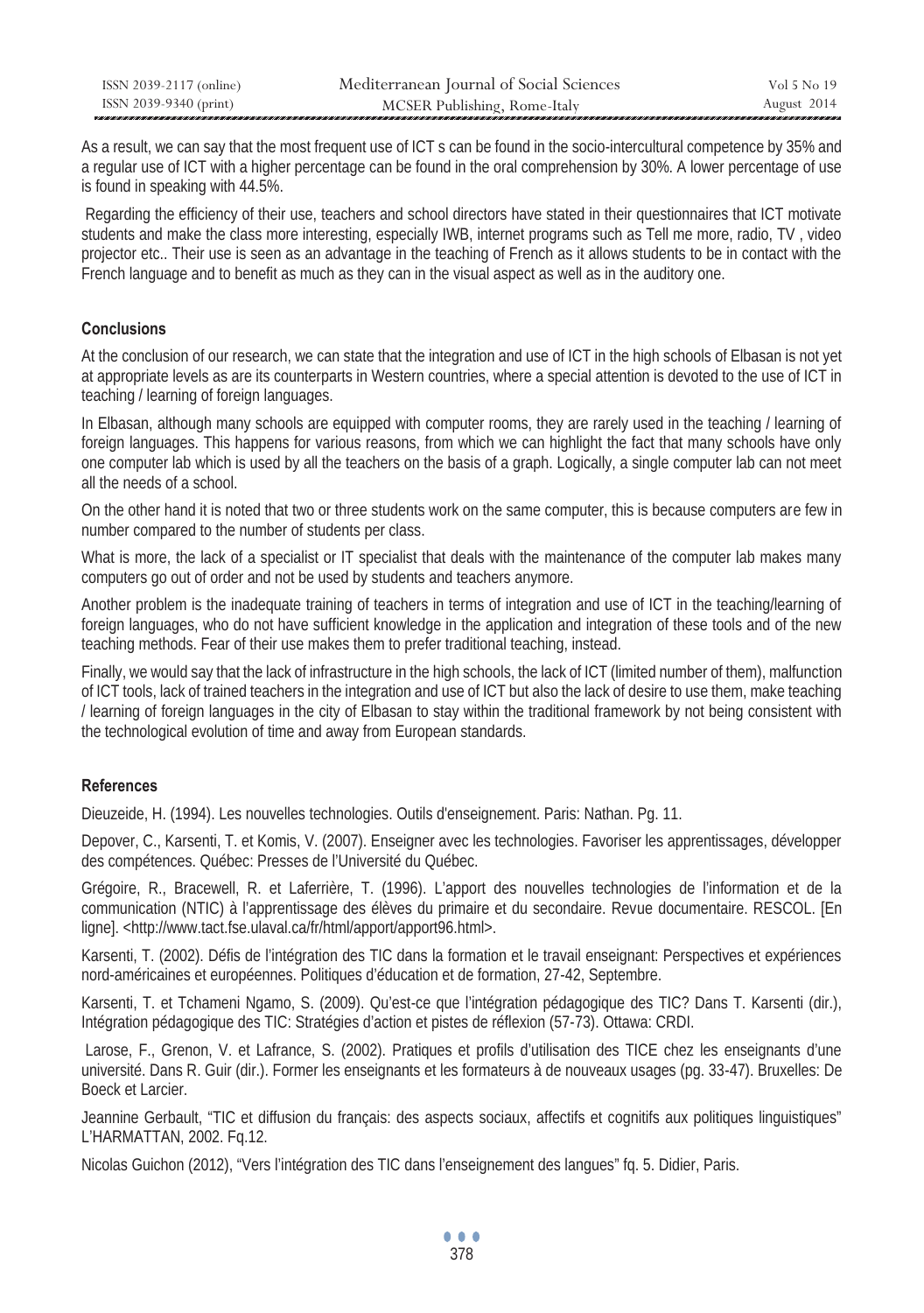| ISSN 2039-2117 (online) | Mediterranean Journal of Social Sciences | Vol 5 No 19 |
|-------------------------|------------------------------------------|-------------|
| ISSN 2039-9340 (print)  | MCSER Publishing, Rome-Italy             | August 2014 |

Palais des Nations, Alger, samedi 13 mai 2000, marrë në artikullin e Dr. Karima Ait-Dahmane me titull "L'impact des TICE sur l'enseignement / apprentissage de la langue française dans le supérieure: quells besoins de formation pour quelle pédagogie? Fq. 228, gjendet edhe në linjë karima\_ait\_dahmane.pdf.

RUFFIER Cl., 2006, «Acté, acteur ou actant ? Le statut des objets techniques en sociologie» ; Sociologie des transferts de techniques et d'organisations, N°1, fq.47.

Tables

School D

|  | of the<br>¥ I ∷ |  | 0t | the Number of students | our: |
|--|-----------------|--|----|------------------------|------|
|  |                 |  |    |                        |      |

Table 1/ 1 : Characteristics of school D

School E

| School French | Students of the XI Teachers |  | of Headmaster of the Number of students in our |
|---------------|-----------------------------|--|------------------------------------------------|
|               |                             |  |                                                |

Table 1/ 2: Characteristics of school E

# School F

|  | French | 0t |  |
|--|--------|----|--|
|  |        |    |  |

Table 1/ 3: Characteristics of school F

# Table 1/4. The technological infrastructure in the high schools:

| <b>Schools</b> | Computer<br>labs/Language<br>laboratorikes | Nr.<br>0f<br>computers | With/without<br>internet<br>connection | Other equipment                                                                     |
|----------------|--------------------------------------------|------------------------|----------------------------------------|-------------------------------------------------------------------------------------|
| School D       | 2 computer labs                            | 25                     | With internet                          | 1 Video-projector, 1 CD<br>player, 2 TV sets and 1<br>video, CD-Rom, DVD,<br>(VHS). |
| School F       | 1 computer lab                             | 24                     | With internet                          | 1 Video-projector, 1 CD<br>player.                                                  |
| School F       | 2 computer labs                            | 25                     | With internet                          | 1 CD player, 1 TV set and<br>1 video, DVD.                                          |

Table 1/5. Characteristics of the teachers and their ICT training